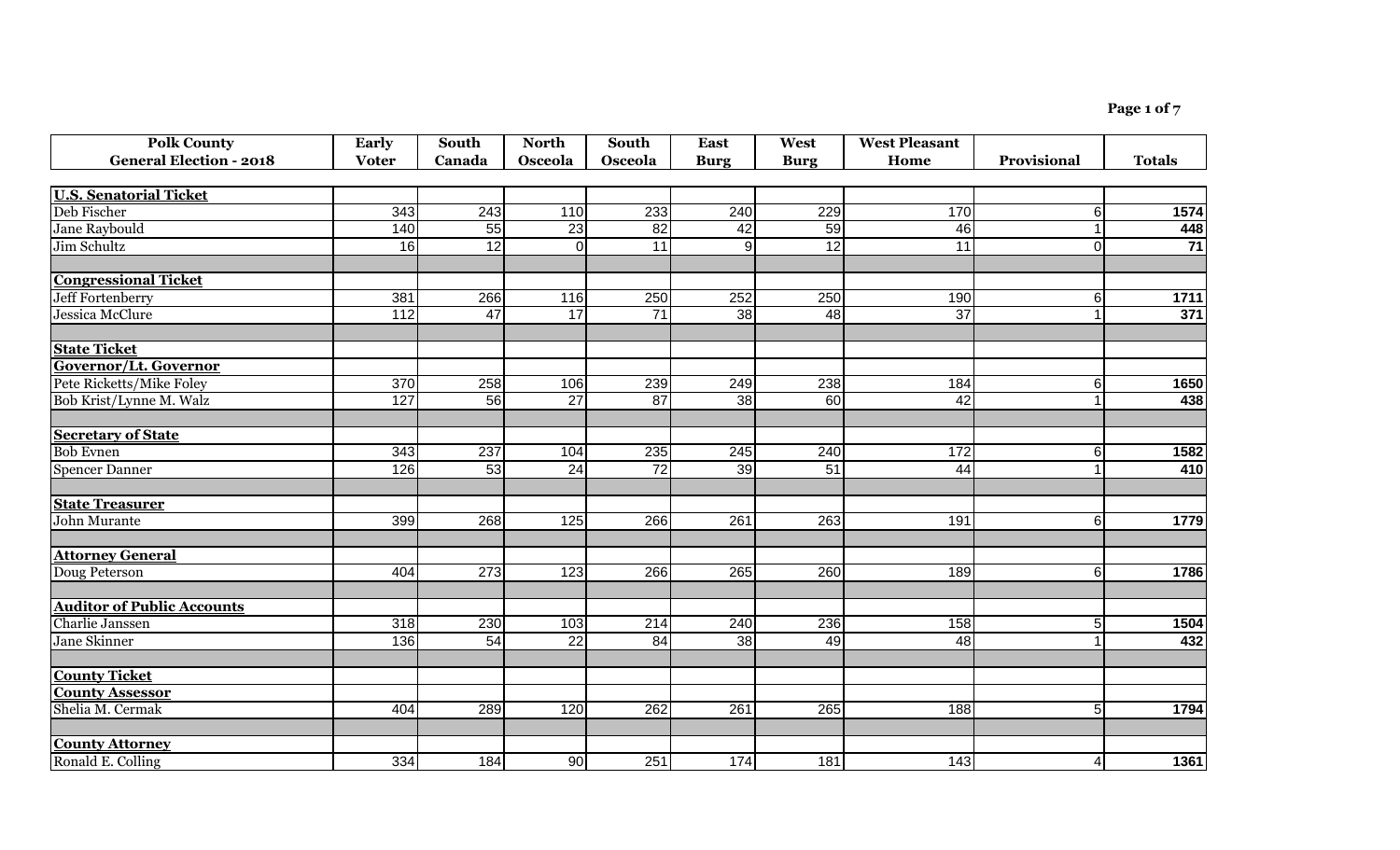| <b>Polk County</b>                            | Early        | South        | <b>North</b>     | South            | <b>East</b>  | West        | <b>West Pleasant</b> |                |               |
|-----------------------------------------------|--------------|--------------|------------------|------------------|--------------|-------------|----------------------|----------------|---------------|
| <b>General Election - 2018</b>                | <b>Voter</b> | Canada       | Osceola          | Osceola          | <b>Burg</b>  | <b>Burg</b> | Home                 | Provisional    | <b>Totals</b> |
| <b>County Clerk</b>                           |              |              |                  |                  |              |             |                      |                |               |
| Debra S. Girard                               | 393          | 227          | 100              | 274              | 218          | 209         | 155                  | Δ              | 1580          |
|                                               |              |              |                  |                  |              |             |                      |                |               |
| <b>County Treasurer</b><br>Barbara J. Swanson | 441          | 294          | $\overline{122}$ | 291              | 272          | 273         | $\overline{204}$     |                |               |
|                                               |              |              |                  |                  |              |             |                      | 6              | 1903          |
| <b>County Sheriff</b>                         |              |              |                  |                  |              |             |                      |                |               |
| Dwaine W. Ladwig                              | 408          | 276          | 119              | 283              | 235          | 253         | 191                  | Δ              | 1769          |
| <b>County Commissioner - Dist. 1</b>          |              |              |                  |                  |              |             |                      |                |               |
| Mike Boss                                     | 198          | 295          |                  | 33 XXXXXXX       | 37           | XXXXXXX     | XXXXXXX              |                | 564           |
| <b>County Commissioner - Dist. 2</b>          |              |              |                  |                  |              |             |                      |                |               |
| Ron Boruch                                    |              | 147 XXXXXXXX | 93               |                  | 299 XXXXXXXX | 25          | 62                   | $\overline{2}$ | 628           |
| <b>County Surveyor</b>                        |              |              |                  |                  |              |             |                      |                |               |
| Christopher C. Hays                           | 414          | 287          | 126              | 291              | 261          | 267         | 196                  | 6              | 1848          |
| Legislative Dist. #24                         |              |              |                  |                  |              |             |                      |                |               |
| Mark A. Kolterman                             | 274          | 191          | 83               | 194              | 198          | 201         | 131                  | 6              | 1278          |
| <b>Stephanie Nantkes</b>                      | 141          | 74           | 28               | 78               | 58           | 50          | 59                   | $\Omega$       | 488           |
| <b>State Board of Education - Dist. 6</b>     |              |              |                  |                  |              |             |                      |                |               |
| <b>Maureen Nickels</b>                        | 336          | 223          | 96               | $\overline{221}$ | 209          | 207         | 156                  | 5              | 1453          |
| <b>Judge of Workers' Comp. Court</b>          |              |              |                  |                  |              |             |                      |                |               |
| Judge Julie A. Martin                         |              |              |                  |                  |              |             |                      |                |               |
| Yes                                           | 297          | 192          | 73               | 184              | 175          | 169         | 131                  | 3              | 1224          |
| $\overline{N_0}$                              | 83           | 68           | 29               | 73               | 48           | 59          | 48                   | 0              | 408           |
| <b>Judge of Workers' Comp. Court</b>          |              |              |                  |                  |              |             |                      |                |               |
| Judge James Michael Fitzgerald                |              |              |                  |                  |              |             |                      |                |               |
| Yes                                           | 268          | 182          | 73               | 184              | 168          | 166         | $\overline{132}$     | 3              | 1176          |
| $\overline{No}$                               | 98           | 71           | 29               | $\overline{72}$  | 51           | 54          | 48                   | $\Omega$       | 423           |
|                                               |              |              |                  |                  |              |             |                      |                |               |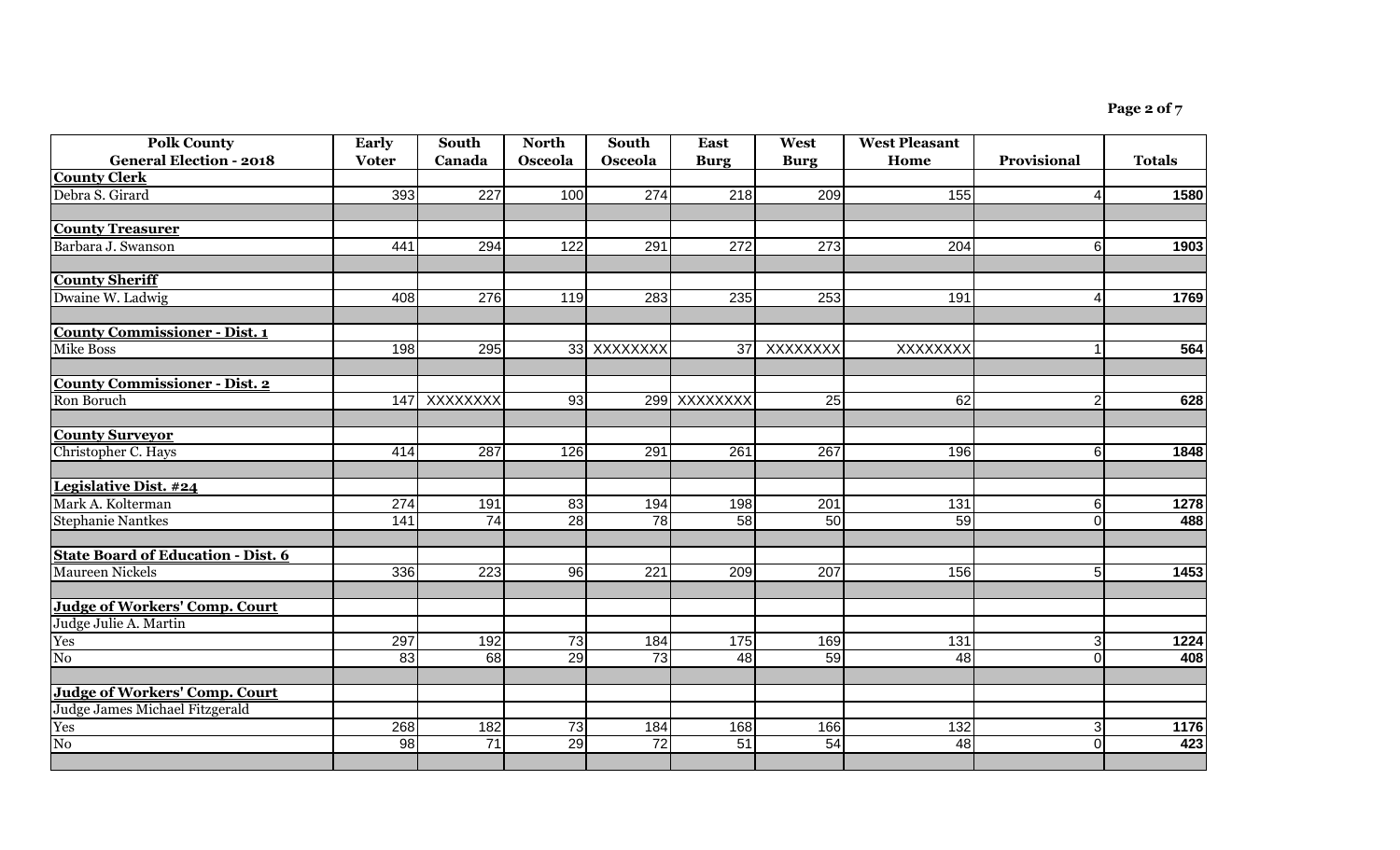| <b>Polk County</b><br><b>General Election - 2018</b> | Early<br><b>Voter</b> | South<br>Canada  | <b>North</b><br>Osceola | South<br>Osceola | <b>East</b><br><b>Burg</b> | West<br><b>Burg</b> | <b>West Pleasant</b><br>Home | Provisional    | <b>Totals</b> |
|------------------------------------------------------|-----------------------|------------------|-------------------------|------------------|----------------------------|---------------------|------------------------------|----------------|---------------|
| Judge of District Court - Dist. 5                    |                       |                  |                         |                  |                            |                     |                              |                |               |
| Judge James C. Stecker                               |                       |                  |                         |                  |                            |                     |                              |                |               |
| Yes                                                  | 291                   | 182              | 70                      | 181              | 167                        | $\overline{173}$    | 129                          | $\overline{3}$ | 1196          |
| $\overline{No}$                                      | $\overline{97}$       | 74               | 35                      | 74               | 54                         | 51                  | 49                           | $\mathbf 1$    | 435           |
|                                                      |                       |                  |                         |                  |                            |                     |                              |                |               |
| Judge of District Court - Dist. 5                    |                       |                  |                         |                  |                            |                     |                              |                |               |
| Judge Rachel A. Daugherty                            |                       |                  |                         |                  |                            |                     |                              |                |               |
| Yes                                                  | 289                   | 180              | 75                      | 189              | 166                        | 164                 | 130                          | 3              | 1196          |
| $\overline{N_0}$                                     | 90                    | 75               | 30 <sup>1</sup>         | 63               | 53                         | 59                  | 48                           | $\overline{0}$ | 418           |
|                                                      |                       |                  |                         |                  |                            |                     |                              |                |               |
| Judge of District Court - Dist. 5                    |                       |                  |                         |                  |                            |                     |                              |                |               |
| Judge Robert R. Steinke                              |                       |                  |                         |                  |                            |                     |                              |                |               |
| Yes                                                  | 292                   | 191              | $\overline{71}$         | 181              | 167                        | 170                 | 129                          | 3              | 1204          |
| $\overline{N_0}$                                     | 98                    | 68               | 31                      | $\overline{70}$  | 50                         | $\overline{53}$     | 48                           |                | 419           |
|                                                      |                       |                  |                         |                  |                            |                     |                              |                |               |
| Central Comm. College - Dist. 5                      |                       |                  |                         |                  |                            |                     |                              |                |               |
| Linda M. Aerni                                       | 344                   | $\overline{227}$ | 102                     | 226              | 204                        | 202                 | 155                          | 5 <sup>1</sup> | 1465          |
|                                                      |                       |                  |                         |                  |                            |                     |                              |                |               |
| <b>CP NRD Board of Directors-Sub. 9</b>              |                       |                  |                         |                  |                            |                     |                              |                |               |
| Ed Kyes                                              | 141                   | 11               | 90 <sub>o</sub>         |                  |                            | 2 XXXXXXXX XXXXXXX  | 23                           | 0              | 267           |
|                                                      |                       |                  |                         |                  |                            |                     |                              |                |               |
| <b>CP NRD Board of Directors-At Large</b>            |                       |                  |                         |                  |                            |                     |                              |                |               |
| Keith A. Ostermeier                                  | 141                   | 11               | 86                      |                  | 2 XXXXXXXX                 | XXXXXXX             | $\overline{20}$              | 0              | 260           |
|                                                      |                       |                  |                         |                  |                            |                     |                              |                |               |
| <b>UBB NRD Board of Directors</b>                    |                       |                  |                         |                  |                            |                     |                              |                |               |
| Subdistrict 1                                        |                       |                  |                         |                  |                            |                     |                              |                |               |
| Larry K. Moore                                       | 201                   | 236              | $\overline{9}$          | 227              | $\overline{217}$           | $\overline{213}$    | 144                          | 5 <sup>1</sup> | 1252          |
| Subdistrict 2                                        |                       |                  |                         |                  |                            |                     |                              |                |               |
| Douglas L. Dickinson                                 | 176                   | 212              | 9 <sub>l</sub>          | 211              | 206                        | 205                 | 137                          | 5 <sup>1</sup> | 1161          |
| Subdistrict 3                                        |                       |                  |                         |                  |                            |                     |                              |                |               |
| <b>Bill Stahly</b>                                   | 171                   | 210              | 9 <sub>l</sub>          | 208              | 199                        | 199                 | 136                          | 5 <sup>1</sup> | 1137          |
| Subdistrict 4                                        |                       |                  |                         |                  |                            |                     |                              |                |               |
| Eugene R. Ulmer                                      | $\overline{72}$       | 67               | $\overline{3}$          | 91               | 73                         | $\overline{95}$     | 56                           | $\overline{2}$ | 459           |
| Paul D. Weiss                                        | 95                    | 151              | $\overline{4}$          | 104              | 120                        | 101                 | 83                           | $\overline{2}$ | 660           |
|                                                      |                       |                  |                         |                  |                            |                     |                              |                |               |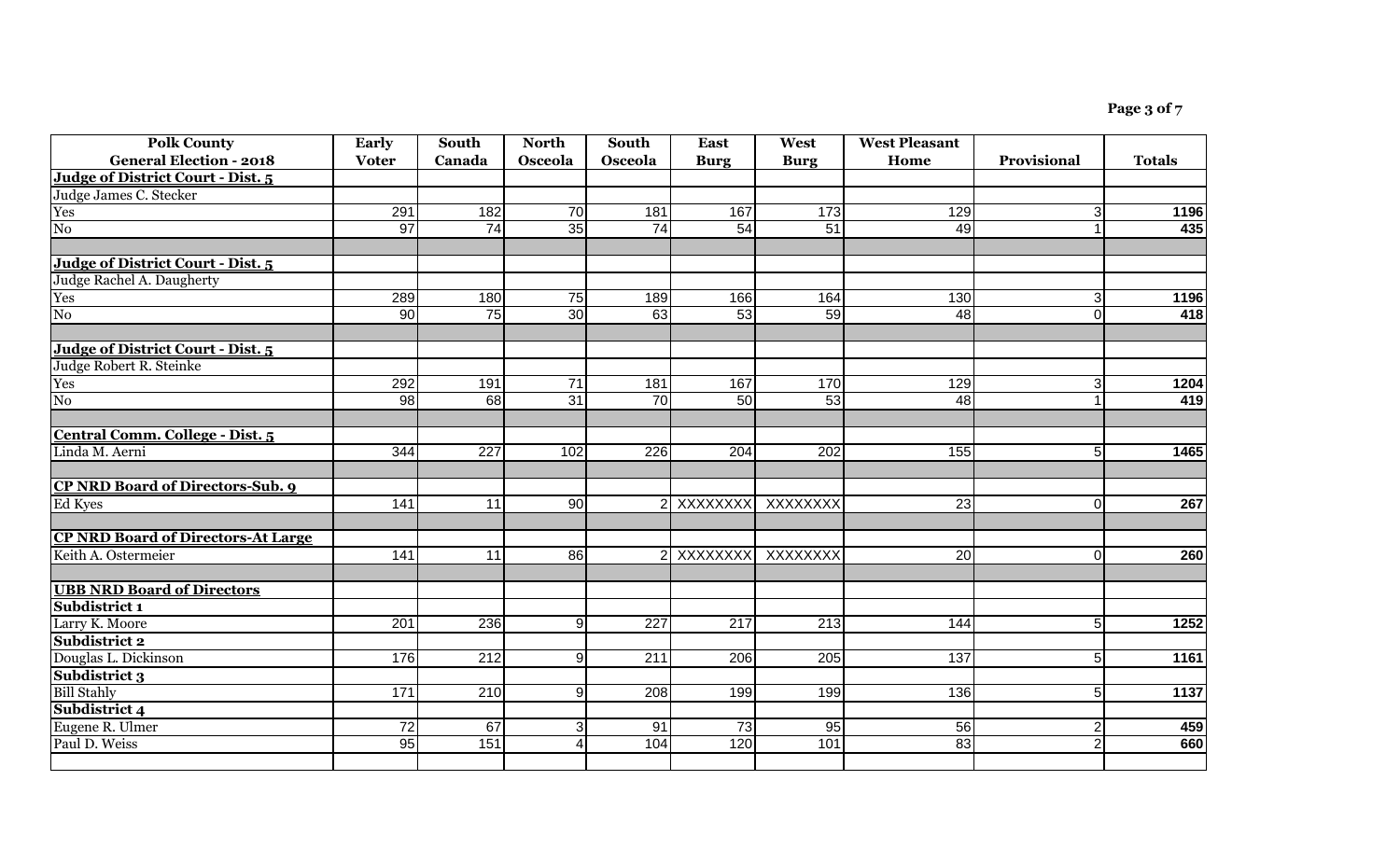| <b>Polk County</b>                        | Early        | South            | <b>North</b>   | South                         | <b>East</b>  | West            | <b>West Pleasant</b> |                |                 |
|-------------------------------------------|--------------|------------------|----------------|-------------------------------|--------------|-----------------|----------------------|----------------|-----------------|
| <b>General Election - 2018</b>            | <b>Voter</b> | Canada           | Osceola        | <b>Osceola</b>                | <b>Burg</b>  | <b>Burg</b>     | Home                 | Provisional    | <b>Totals</b>   |
| <b>UBB NRD Board of Directors</b>         |              |                  |                |                               |              |                 |                      |                |                 |
| Subdistrict 5                             |              |                  |                |                               |              |                 |                      |                |                 |
| Micheal D. Nuss                           | 79           | 90               | 3              | 92                            | 84           | 108             | 62                   | 3              | 521             |
| Robb P. Samuelson                         | 87           | $\overline{122}$ | $\overline{3}$ | 102                           | 104          | 86              | 78                   |                | 583             |
| Subdistrict 6                             |              |                  |                |                               |              |                 |                      |                |                 |
| William Kuehner                           | 167          | 196              | 9              | 204                           | 187          | 195             | 133                  | 5              | 1096            |
| Subdistrict 7                             |              |                  |                |                               |              |                 |                      |                |                 |
| Ronda Rich                                | 110          | 100              | 3              | 108                           | 98           | 128             | 64                   | 2              | 613             |
| Anthony J. Bohaty                         | 68           | 112              | Δ              | $\overline{97}$               | 94           | $\overline{70}$ | $\overline{78}$      | $\overline{2}$ | 525             |
| <b>Subdistrict 8</b>                      |              |                  |                |                               |              |                 |                      |                |                 |
| David E. Robotham                         | 170          | 201              | 8              | 205                           | 183          | 192             | 131                  | 5              | 1095            |
| <b>At Large</b>                           |              |                  |                |                               |              |                 |                      |                |                 |
| Linda L. Luebbe                           | 137          | 164              |                | 156                           | 130          | 139             | 98                   | 3              | 834             |
| <b>Buck Breazeale</b>                     | 42           | 55               | $\overline{2}$ | 49                            | 60           | 60              | 47                   |                | 316             |
|                                           |              |                  |                |                               |              |                 |                      |                |                 |
| <b>Polk County RPPD - Subdivision 1</b>   |              |                  |                |                               |              |                 |                      |                |                 |
| Jeff L. Scow                              | 182          | 282              |                | 31 XXXXXXXX XXXXXXXX          |              | XXXXXXXX        | <b>XXXXXXXX</b>      |                | 496             |
|                                           |              |                  |                |                               |              |                 |                      |                |                 |
| <b>Polk County RPPD - Subdivision 3</b>   |              |                  |                |                               |              |                 |                      |                |                 |
| Vernon A. Kuhnel                          |              | 87 XXXXXXXX      | 69             |                               | 231 XXXXXXXX | XXXXXXXX        | <b>XXXXXXXX</b>      | -1             | 388             |
|                                           |              |                  |                |                               |              |                 |                      |                |                 |
| <b>ESU #6 - Member of Board - Dist. 1</b> |              |                  |                |                               |              |                 |                      |                |                 |
| <b>Chuck Evans</b>                        |              |                  |                | 4 XXXXXXXX XXXXXXXXX XXXXXXXX |              | XXXXXXXX        | XXXXXXXX             | $\Omega$       | 5               |
|                                           |              |                  |                |                               |              |                 |                      |                |                 |
| ESU $# 7$ - Member of Board - Dist. 3     |              |                  |                |                               |              |                 |                      |                |                 |
| Jennifer Miller                           |              | XXXXXXXX         | 11             | xxxxxxxx  xxxxxxxx            |              | XXXXXXXX        | XXXXXXXX             | $\Omega$       | $\overline{13}$ |
|                                           |              |                  |                |                               |              |                 |                      |                |                 |
| ESU #7 - Member of Brd. - Dist. 11        |              |                  |                |                               |              |                 |                      |                |                 |
| <b>Terry Fusco</b>                        | 328          | 251              | 88             | 237                           | 202          | 199             | 20                   | 5              | 1330            |
|                                           |              |                  |                |                               |              |                 |                      |                |                 |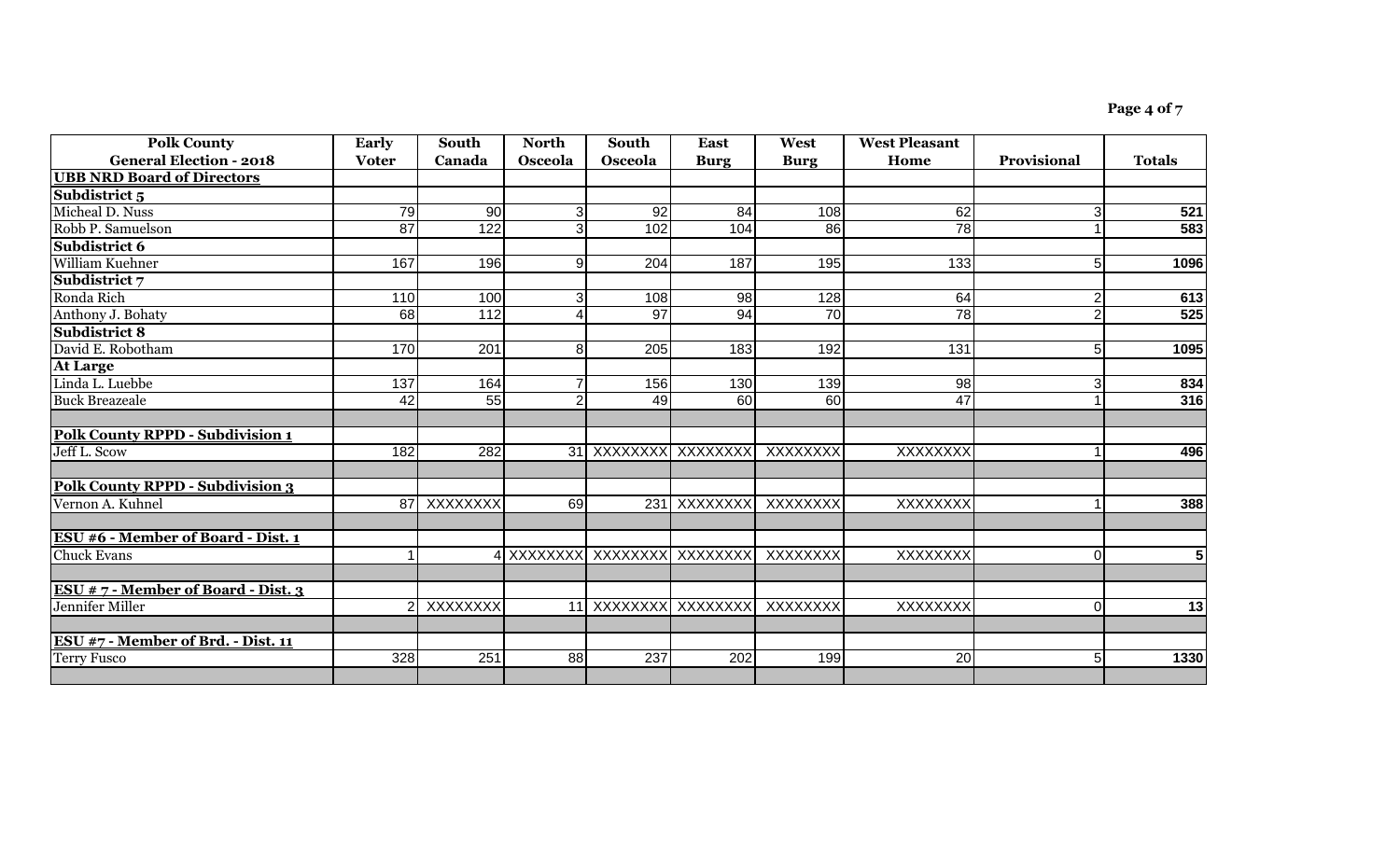| <b>Polk County</b>                     | <b>Early</b> | South           | <b>North</b>   | South                    | <b>East</b> | West        | <b>West Pleasant</b> |                |                         |
|----------------------------------------|--------------|-----------------|----------------|--------------------------|-------------|-------------|----------------------|----------------|-------------------------|
| <b>General Election - 2018</b>         | <b>Voter</b> | Canada          | Osceola        | Osceola                  | <b>Burg</b> | <b>Burg</b> | Home                 | Provisional    | <b>Totals</b>           |
| <b>Cross County School Board</b>       |              |                 |                |                          |             |             |                      |                |                         |
| Coreen K. Rafert                       | 81           | $\overline{11}$ | $\overline{2}$ | 8                        | 164         | 157         | 14                   | 3              | 440                     |
| Kurt B. Moore                          | 67           | 11              | $\overline{0}$ |                          | 163         | 148         | 13                   | 3              | 409                     |
| Bri Schoch                             | 40           |                 | $\overline{3}$ |                          | 66          | 98          | $\overline{8}$       |                | 224                     |
| Karen Pinkelman                        | 48           | $\overline{2}$  | $\overline{2}$ | $\Omega$                 | 85          | 80          | 5 <sub>5</sub>       |                | 223                     |
| <b>Jason Fellows</b>                   | 53           | $\overline{9}$  | $\overline{4}$ | $\overline{7}$           | 154         | 183         | 15                   |                | 426                     |
| <b>Greg Nuttelman</b>                  | 53           | 3 <sup>l</sup>  | $\overline{2}$ | $\boldsymbol{\varDelta}$ | 134         | 134         | 15                   |                | 346                     |
|                                        |              |                 |                |                          |             |             |                      |                |                         |
| <b>Osceola School Board</b>            |              |                 |                |                          |             |             |                      |                |                         |
| Jennifer Boruch                        | 127          | 11              | 57             | 232                      |             | XXXXXXX     | $\Omega$             |                | 432                     |
| Tom Schleif                            | 73           | 5 <sup>5</sup>  | 30             | 129                      |             | XXXXXXXX    |                      | $\Omega$       | 241                     |
| Douglas Burritt                        | 75           |                 | 33             | 119                      |             | XXXXXXX     |                      |                | 237                     |
| Jena Mentink                           | 92           |                 | 29             | 144                      |             | XXXXXXX     | $\Omega$             |                | 274                     |
| Michael P. Neujahr                     | 101          | 10              | 55             | 221                      |             | XXXXXXX     |                      | 0              | 389                     |
|                                        |              |                 |                |                          |             |             |                      |                |                         |
| <b>Shelby-Rising City School Board</b> |              |                 |                |                          |             |             |                      |                |                         |
| <b>Christopher Whitmore</b>            | 109          | $\frac{1}{215}$ |                | 14 XXXXXXXX XXXXXXX      |             | XXXXXXXX    | XXXXXXX              |                | 339                     |
| Jeffrey A. Kuhnel                      | 117          | 210             |                | 17 XXXXXXXX XXXXXXXX     |             | XXXXXXX     | XXXXXXX              |                | 345                     |
| Jackie Sliva                           | 86           | 123             |                | 15 XXXXXXXX XXXXXXX      |             | XXXXXXX     | <b>XXXXXXXX</b>      | $\Omega$       | $\frac{224}{48}$        |
| Shane Pavlik (write in)                | 11           | $\overline{37}$ |                | 0 XXXXXXXX XXXXXXXX      |             | XXXXXXX     | <b>XXXXXXXX</b>      | $\Omega$       |                         |
| Roger D. Smith (write in)              |              | 102             |                | XXXXXXXX XXXXXXX         |             | XXXXXXXX    | <b>XXXXXXXX</b>      |                | 108                     |
|                                        |              |                 |                |                          |             |             |                      |                |                         |
| <b>High Plains School Board</b>        |              |                 |                |                          |             |             |                      |                |                         |
| Paul Van Housen                        |              | 18 XXXXXXXX     |                | 7 XXXXXXXX XXXXXXXX      |             | XXXXXXX     | 154                  | 0              | 179                     |
| Jamie Ann Gustafson                    |              | 13 XXXXXXXX     |                | 2 XXXXXXXX XXXXXXXX      |             | XXXXXXX     | 90                   | $\overline{0}$ | 105                     |
| <b>Shane Van Pelt</b>                  |              | 11 XXXXXXXX     |                | XXXXXXXX XXXXXXX         |             | XXXXXXX     | 144                  | $\mathbf 0$    | 162                     |
| Nathan Spurling                        |              | 13 XXXXXXXX     |                | XXXXXXXX XXXXXXX         |             | XXXXXXXX    | 116                  | $\overline{0}$ | $\overline{131}$        |
|                                        |              |                 |                |                          |             |             |                      |                |                         |
| <b>Columbus School Board</b>           |              |                 |                |                          |             |             |                      |                |                         |
| Douglas Molczyk                        |              | 0 XXXXXXXX      |                | 0 XXXXXXXX XXXXXXXX      |             | XXXXXXX     | <b>XXXXXXXX</b>      | 0              | $\overline{\mathbf{0}}$ |
| Theresa Seipel                         |              | 0 XXXXXXXX      |                | 0 XXXXXXXX XXXXXXXX      |             | XXXXXXX     | <b>XXXXXXXX</b>      | $\Omega$       | $\overline{\mathbf{0}}$ |
| <b>Mary Wiegand</b>                    |              | 0 XXXXXXXX      |                | 0 XXXXXXXX XXXXXXXX      |             | XXXXXXX     | XXXXXXX              | 0              | $\overline{\mathbf{0}}$ |
| Michael R. Jeffryes                    |              | 0 XXXXXXXX      |                | 0 XXXXXXXX XXXXXXXX      |             | XXXXXXX     | XXXXXXX              | $\Omega$       | $\overline{\mathbf{0}}$ |
| Karina Lopez                           | ΩL           | XXXXXXX         |                | 0 XXXXXXXX               | XXXXXXX     | XXXXXXX     | <b>XXXXXXXX</b>      | 0              | $\overline{\mathbf{0}}$ |
|                                        |              |                 |                |                          |             |             |                      |                |                         |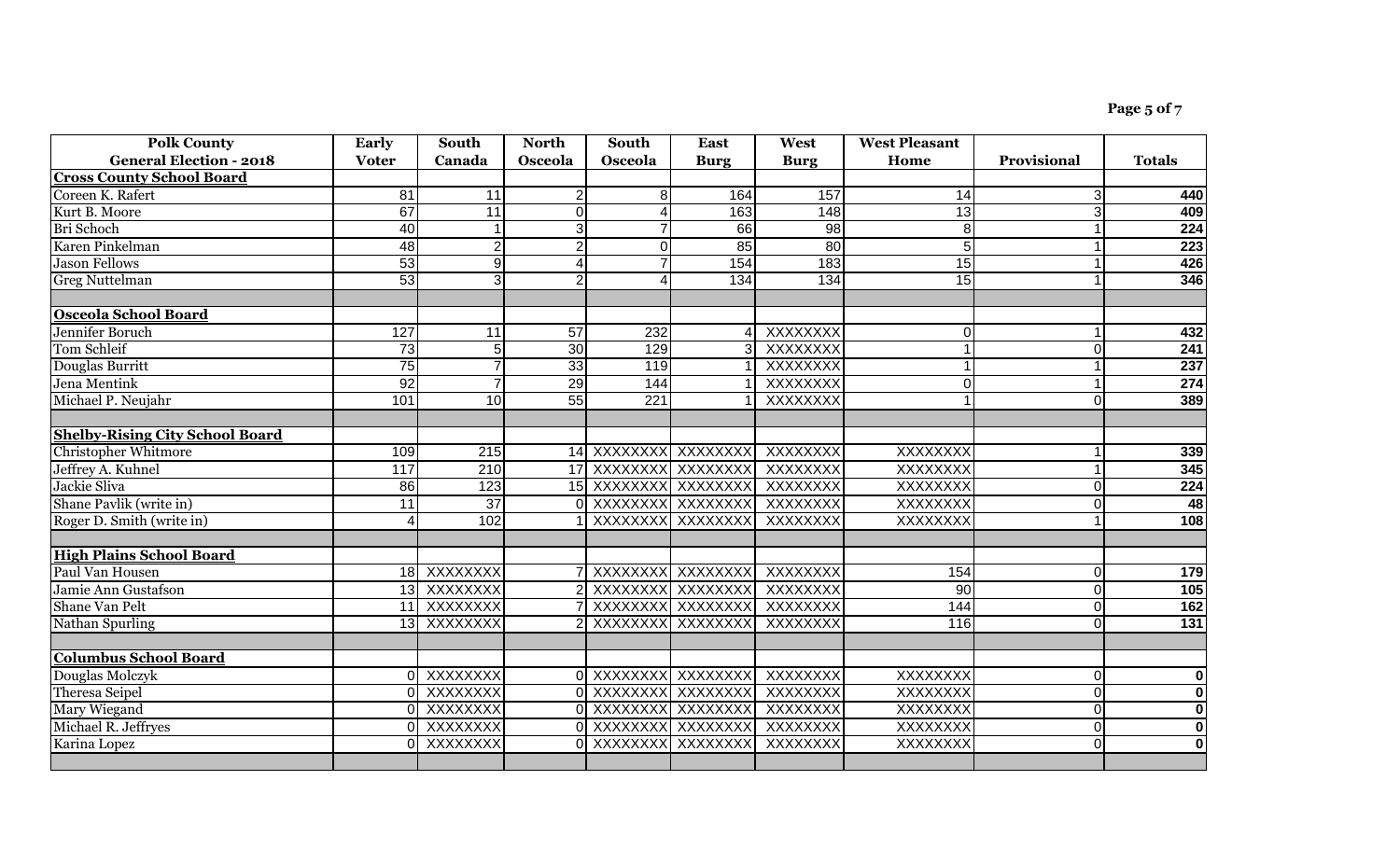| <b>Polk County</b>                     | Early           | South                | <b>North</b> | South                                    | East                         | West         | <b>West Pleasant</b> |                    |                         |
|----------------------------------------|-----------------|----------------------|--------------|------------------------------------------|------------------------------|--------------|----------------------|--------------------|-------------------------|
| <b>General Election - 2018</b>         | <b>Voter</b>    | Canada               | Osceola      | Osceola                                  | <b>Burg</b>                  | <b>Burg</b>  | Home                 | <b>Provisional</b> | <b>Totals</b>           |
| <b>Twin River School Board</b>         |                 |                      |              |                                          |                              |              |                      |                    |                         |
| John D. Nelson                         |                 | XXXXXXX              |              | 8 XXXXXXXX XXXXXXXX                      |                              | XXXXXXX      | <b>XXXXXXXX</b>      | 0                  | 10                      |
| Daniel G. Preister                     |                 | <b>XXXXXXXX</b>      |              |                                          | 10 XXXXXXXX XXXXXXXX         | XXXXXXX      | <b>XXXXXXXX</b>      | $\Omega$           | 12                      |
|                                        |                 |                      |              |                                          |                              |              |                      |                    |                         |
| <b>Centennial School Board</b>         |                 |                      |              |                                          |                              |              |                      |                    |                         |
| Larry W. Paxson                        | 3               |                      |              | 0 XXXXXXXX XXXXXXXX XXXXXXXX             |                              | XXXXXXX      | <b>XXXXXXXX</b>      | $\Omega$           | 3                       |
| <b>Jason Richters</b>                  |                 |                      |              | 4 XXXXXXXX XXXXXXXXX XXXXXXXX            |                              | XXXXXXX      | <b>XXXXXXXX</b>      | $\Omega$           | 6                       |
| Douglas M. Tonniges                    |                 |                      |              | XXXXXXXX XXXXXXXXX XXXXXXX               |                              | XXXXXXX      | <b>XXXXXXXX</b>      | $\Omega$           | $6\phantom{1}$          |
| Jodi Cast                              | $\Omega$        |                      |              | XXXXXXXX XXXXXXXXX XXXXXXXX              |                              | XXXXXXXX     | XXXXXXXX             | $\Omega$           |                         |
| <b>City of Osceola - Mayor</b>         |                 |                      |              |                                          |                              |              |                      |                    |                         |
| Donald Q. Graff                        |                 | 58 XXXXXXXX XXXXXXXX |              |                                          | 206 XXXXXXX                  | XXXXXXXX     | XXXXXXXX             |                    | 265                     |
|                                        |                 |                      |              |                                          |                              |              |                      |                    |                         |
| <b>City of Osceola - Councilmember</b> |                 |                      |              |                                          |                              |              |                      |                    |                         |
| Charles C. Hays                        |                 | 58 XXXXXXXX XXXXXXXX |              |                                          | 198 XXXXXXX                  | XXXXXXX      | XXXXXXXX             |                    | 257                     |
| Donald L. Sterup                       |                 | 55 XXXXXXXX XXXXXXXX |              |                                          | 197 XXXXXXXX                 | XXXXXXXX     | XXXXXXXX             | $\Omega$           | 252                     |
|                                        |                 |                      |              |                                          |                              |              |                      |                    |                         |
| <b>City of Stromsburg - Mayor</b>      |                 |                      |              |                                          |                              |              |                      |                    |                         |
| Kenneth Everingham                     | 49              | XXXXXXXX XXXXXXXX    |              | XXXXXXXX                                 | 139                          | 125          | <b>XXXXXXXX</b>      | Δ                  | 317                     |
| Vernon Tallman                         |                 | 26 XXXXXXXX XXXXXXXX |              | XXXXXXXX                                 | 65                           | 78           | XXXXXXXX             | $\Omega$           | 169                     |
| <b>City of Stromsburg - North Ward</b> |                 |                      |              |                                          |                              |              |                      |                    |                         |
| Lois Burke                             |                 | 27 XXXXXXXX XXXXXXXX |              | XXXXXXX                                  |                              | 183 XXXXXXXX | <b>XXXXXXXX</b>      | $\overline{2}$     | 212                     |
|                                        |                 |                      |              |                                          |                              |              |                      |                    |                         |
| <b>City of Stromsburg - South Ward</b> |                 |                      |              |                                          |                              |              |                      |                    |                         |
| Joel Kaup                              |                 |                      |              | 26 XXXXXXXX XXXXXXXXXX XXXXXXXXX XXXXXXX |                              | 160          | <b>XXXXXXXX</b>      |                    | 187                     |
|                                        |                 |                      |              |                                          |                              |              |                      |                    |                         |
| <b>Village of Shelby - Trustee</b>     |                 |                      |              |                                          |                              |              |                      |                    |                         |
| Patrick W. Davis                       | $\overline{24}$ |                      |              | 145 XXXXXXXX XXXXXXXXX XXXXXXXX          |                              | XXXXXXXX     | <b>XXXXXXXX</b>      |                    | 170                     |
| Jeffrey D. Willis                      | $\overline{20}$ |                      |              | 121 XXXXXXXX XXXXXXXXX XXXXXXXX          |                              | XXXXXXXX     | <b>XXXXXXXX</b>      |                    | $142$                   |
| Write In                               | $\overline{0}$  |                      |              |                                          | 0 XXXXXXXX XXXXXXXX XXXXXXXX | XXXXXXX      | <b>XXXXXXXX</b>      | $\overline{0}$     | $\overline{\mathbf{0}}$ |